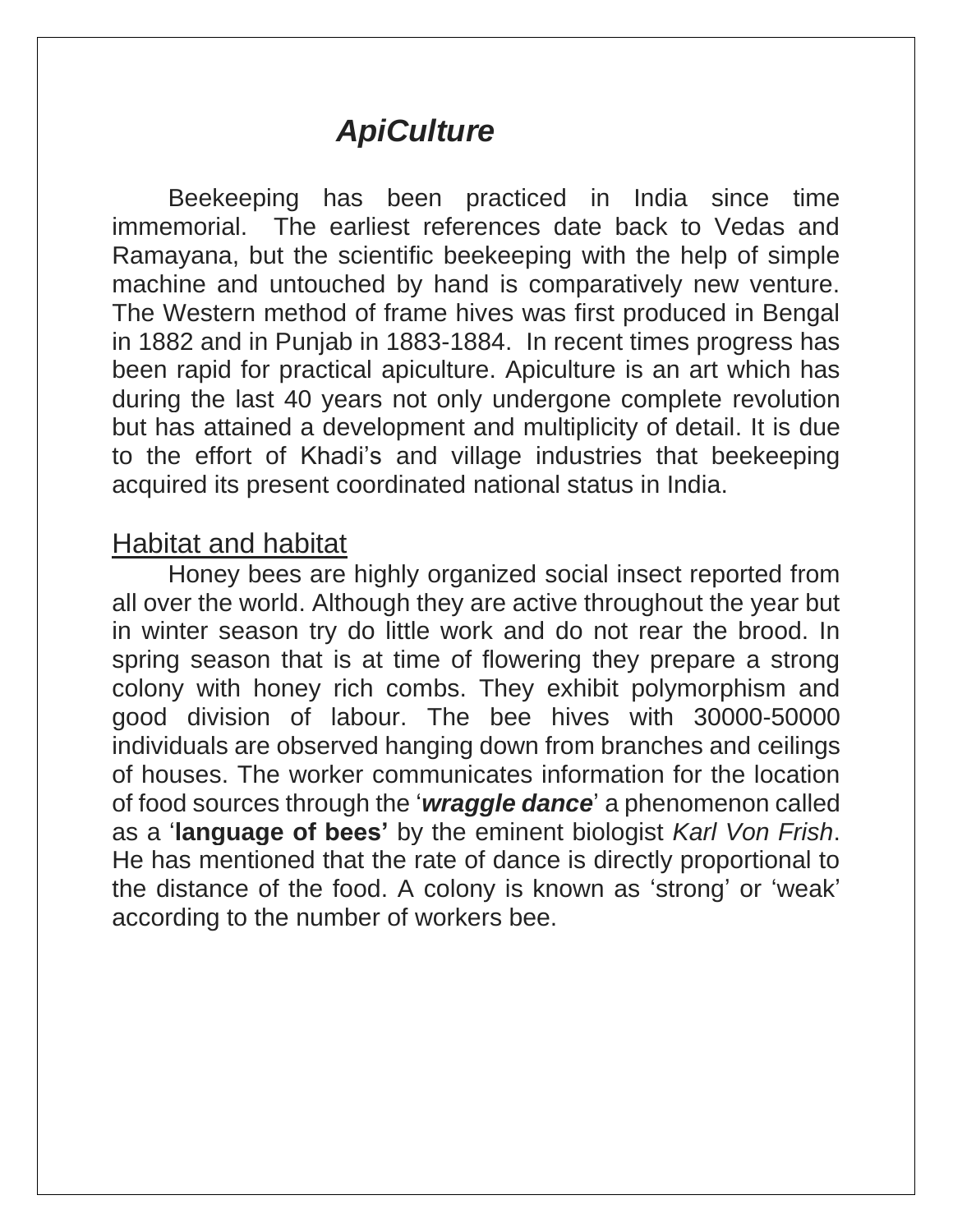### Species of honey bee

Honey bee belongs to the class: *Insecta*, Order: *Hymenoptera* and family *Apidae*.

Five species of honeybee are reported in the world: -

- *i. Apis dorsata* (rock bee)
- *ii. A.florea (little bee)*
- *iii. A. indica (Indian bee).*
- *iv. A. melifera (European bee).*
- *v. A.adamsoni (African bee)*

Out of the five species *A. dorsata*, *A. florea and A. indica* are common in India.

#### *Apis dorsata:*

which is commonly called as Rock Bee is the largest Indian variety. It builds large comb on trees under caves or under roof of buildings. They are migratory species as during June and July, they swarm to the hills. But in winter come back to the planes. They have been yet to be successfully hived. Researches are going on the behavior of this variety in order to domesticate them.

This variety yield highest honey among Indian bees. These bees are notorious for its ferocity and tendency to make unprovoked, sometimes fatal, mass attack on person who approaches it hive.

#### *Apis florea (little bee)*

It is a miniature of the rock bee, but it's comb on the branches of trees, bushes or under the wall of buildings and yield very little amount of honey and the production does not compensate the labor undergone it.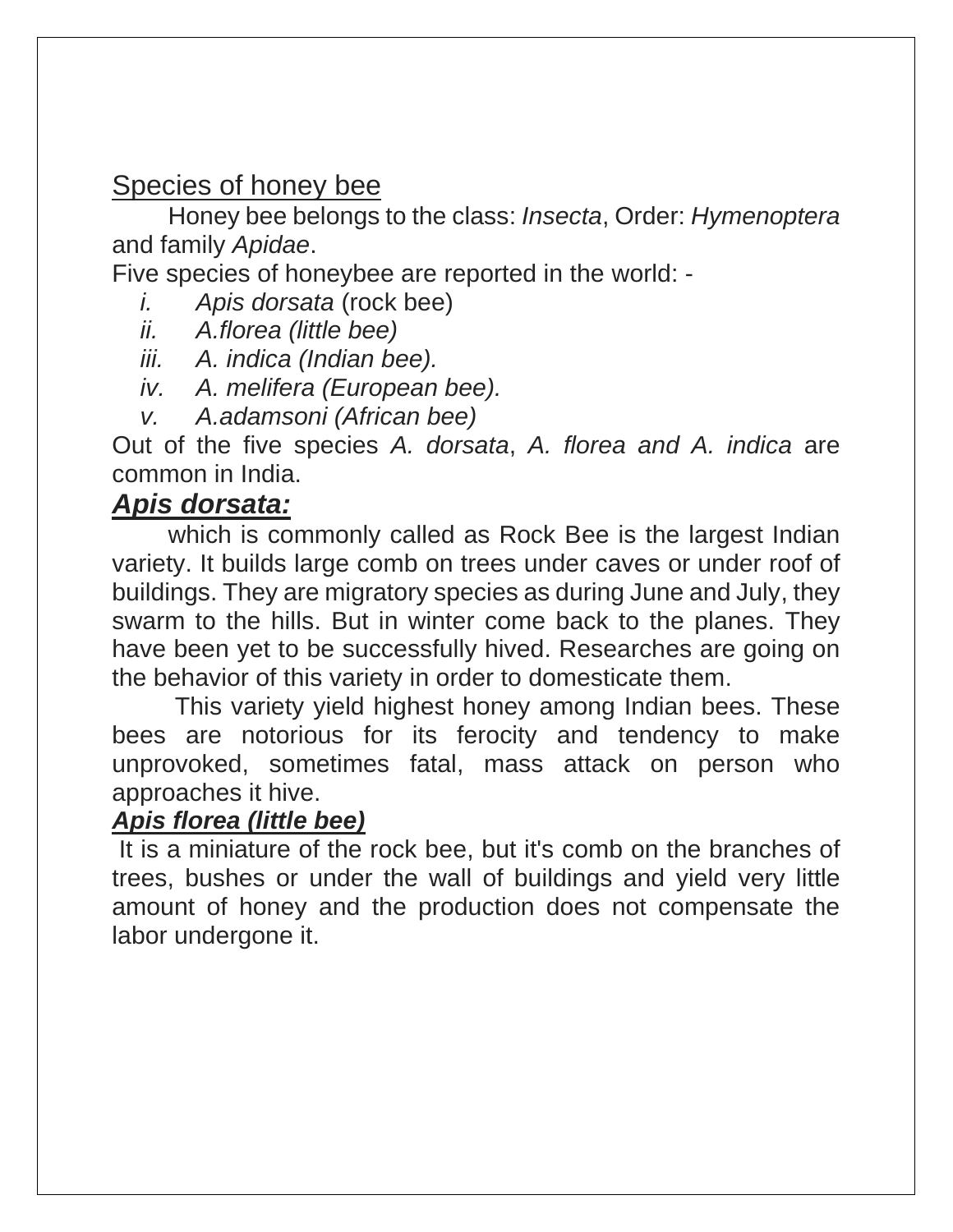#### *Apis indica* **(Indian bee)**

It is of commonest occurrence on the plains and forests of India. There are several regional strains of eight, of which plains, transitional and hill variety are three types: -

*Picea*: found in hills at an altitude up to 7000 ft.

Pironi: transitional found between 3000 to 4000ft.

*Lighter indica*: is the plain strain found up to an altitude of 15 ft. It builds several parallel combs across in protective place like hollow of trees, caves, rocks etc. Due to their mild nature and average output of honey, between 3 to 5 kg per year/ colony. They are amongst the best of Indian variety to bee hived in artificial condition.

#### *Apis melifera (E***uropean bee).**

All over Europe they are similar to the *Apis indica* in nature. There are several varieties among them, Italian variety is the best and yield 1000-4000 lbs. of honey/year/colony. Attempts to domesticate this bee in India on large scale has yet not been proved success.

Cross breed has developed and experiments are going and at present we can only hope for a brighter future in the field of apiculture.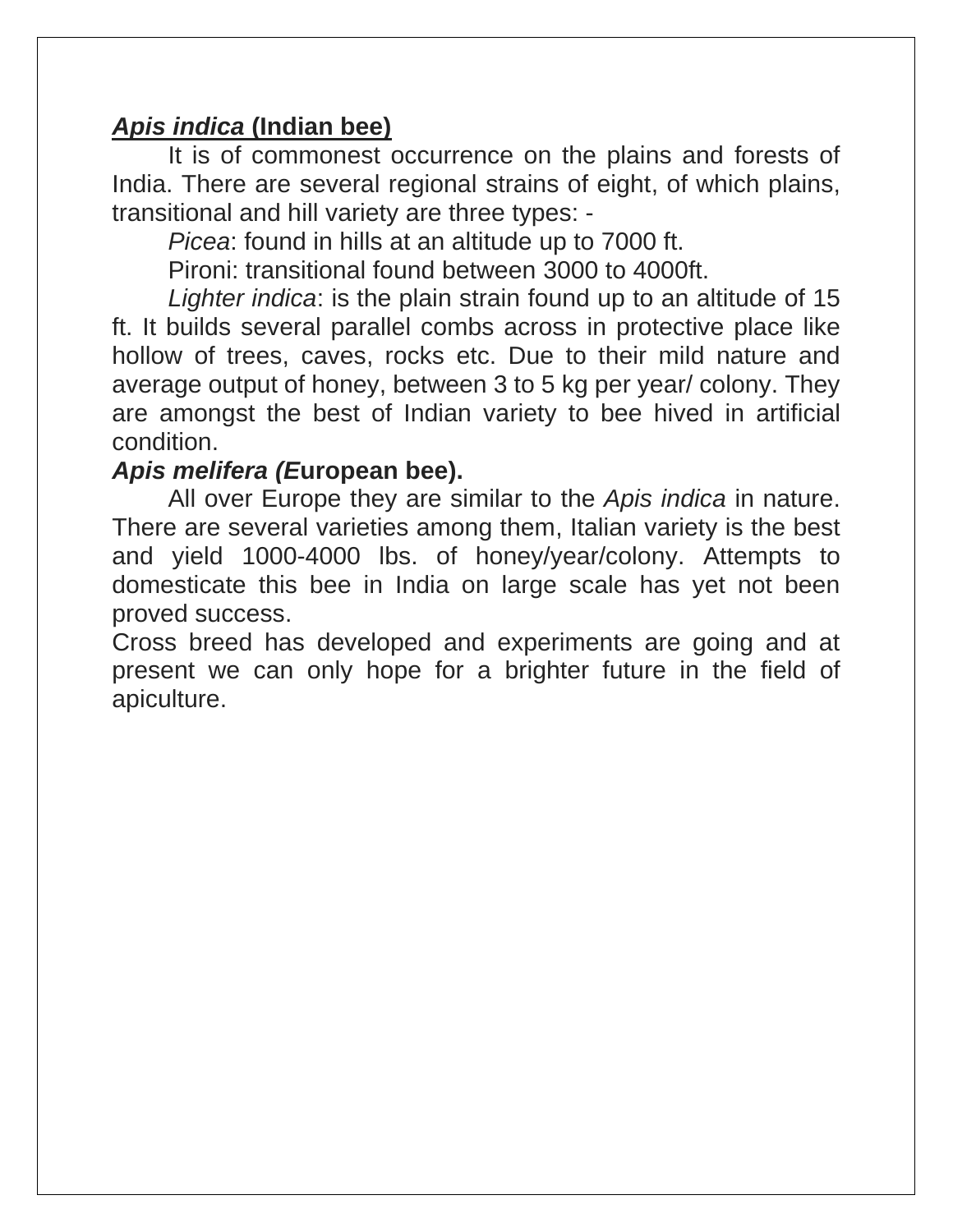## **Caste of honey bee (Social organization of honey bee)**

A highly organized division of labor is found in the colony of honey bee. A good and well-developed colony of bees has 40 to 50 thousand individuals consisting of three castes: **Drone** and **worker** and **queen**.

Due to existence of several morphological form's bees are said to be **polymorphic species**. The queen after fertilization lays both fertilized and unfertilized egg. From unfertilized eggs workers bee are developed. The worker bee when feeds on royal jelly develops into queen.

*Queen*: it is a diploid fertile female. The presence of queen in a colony is must. The size of the body is much larger than other caste of bees of the colony. Her legs are strong and she is always walking about the comb. The queen has sting curved like *schimitar* at the tip of the abdomen, which is in fact modification of the egg-laying organ known as *ovipositor*. The sting serves as an organ of defense also. She never uses it against anybody except her own caste. The queen is responsible for laying eggs in a colony and lay eggs 1000- 1500, sometimes more than 6000 eggs every day. She lays both fertilized and unfertilized eggs. From unfertilized eggs females are developed and fertilized egg males are developed.

*Workers:* It is diploid sterile female. The size of a worker is smallest among the caste but they constitute the majority of bee in a colony. Their function is to collect honey, to look after young ones (nursery bee), to clean the combs (cleaners), to defend and maintain temperature (fanner) and formation of new hives (builders) and some repairs the hives (repairer).

Numerous adaptations have occurred in the workers for performing her various functions. The body is covered with branched hairs and when it visits flower, pollen grains adhere to the hairs and other parts of the body. The worker cleans it with special structure, the antenna, cleans on its forelegs. Pollen brushes on all legs and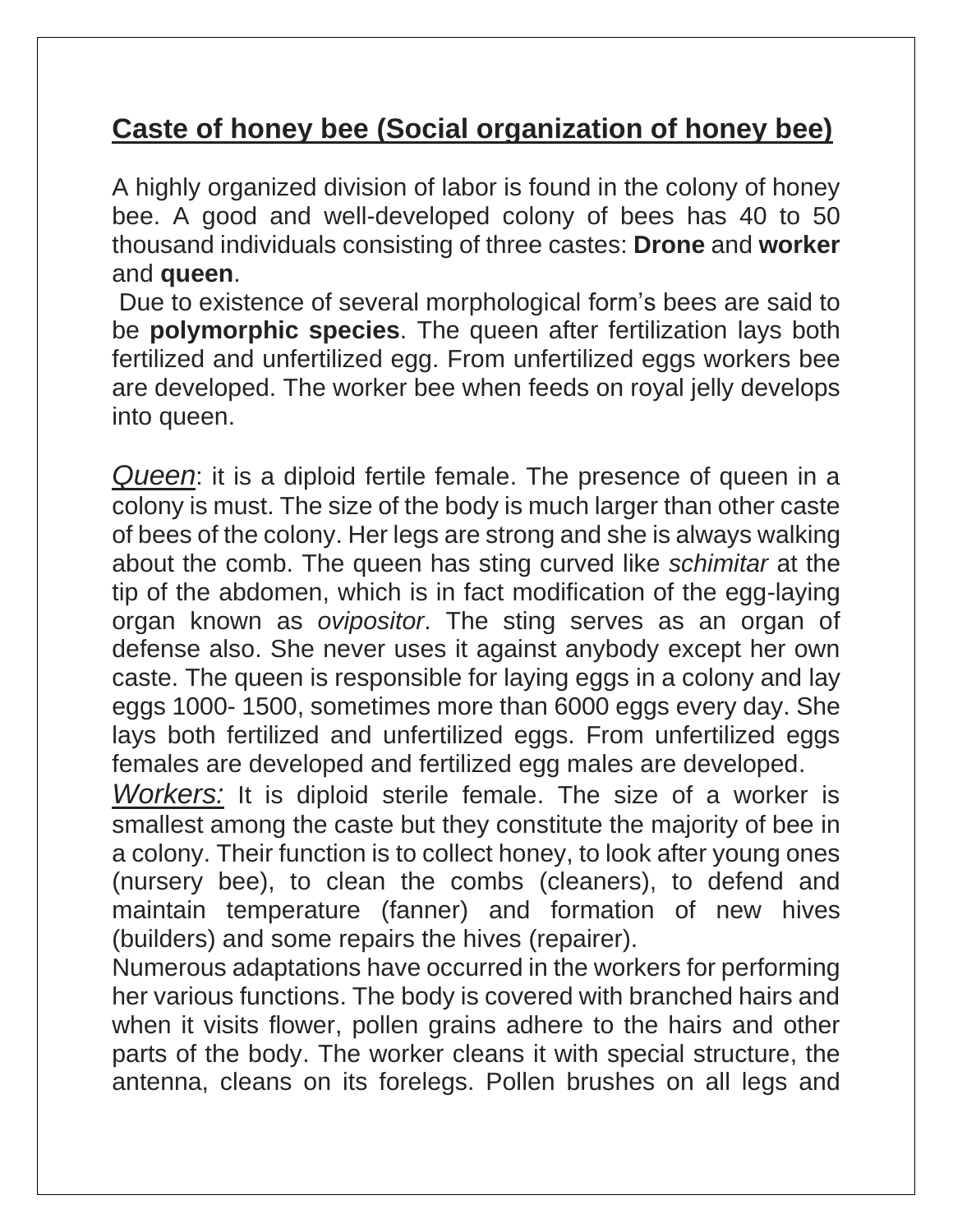pollen combs are on hind legs. All pollen are stored in a pollen basket present on the outer surface of tibia, on hind legs. Water and nectar are gathered by means of sucking mouth parts which are modification of maxilla and labium.

Workers provided by a sting at the tip of the abdomen which is a modified ovipositor. A Large poison storage sac is connected with the base of the string: 2 acidic and 1 Alkaline gland mix their secretion to form poison which is injected by the operation of muscles to the animals. During the withdrawal from the prey's body, the sting along with other poison aperture are torn off, resulting in the death of the particular bee.

Workers are female but incapable of producing eggs. Working days persist for 5 to 6 weeks only.

*Drone:* It is haploid fertile male. They are larger than the workers and quite noisy. They are unable to collect food but eat voraciously. They are sting less and main function is to fertile the queen. The drone develops parthenogenetically from unfertilized eggs. The number of drones 200 to 300 in a colony but in bad season they are driven out. Drones are totally dependent upon the workers. The sole duty of drone is to fertile the virgin Queen. At the time of swarming the drone follows the queen copulates and die after copulation.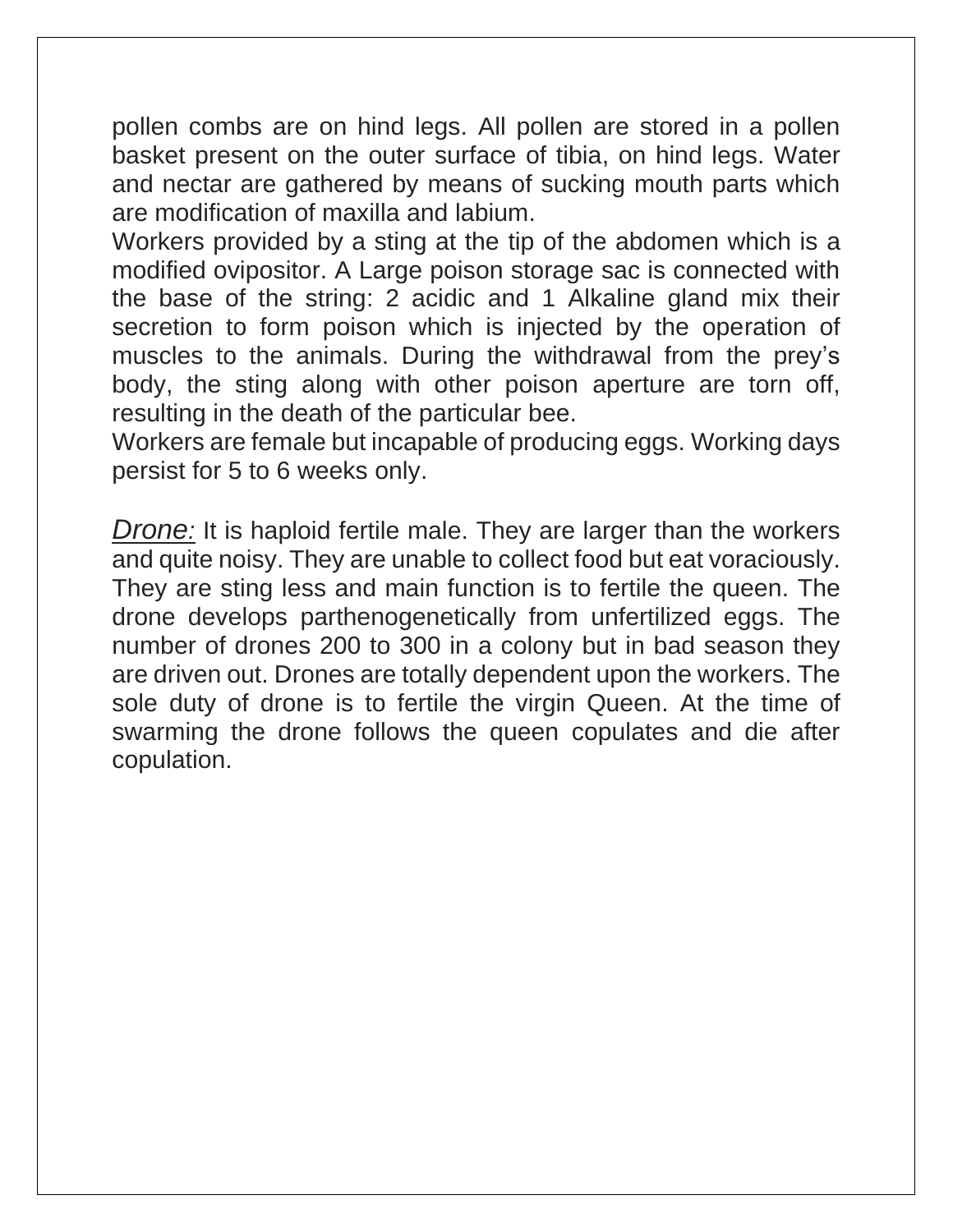## Life history of honey bee:

After fertilization the queen generally lays one egg in one brood cell. The eggs are pinkish in colour, elongated. To bottom of cell. Larvae emerge out from both the fertilized as well as unfertilized eggs. Thus, the larvae from the unfertilized eggs from the drone while the workers are developed from the larvae of the fertilized eggs. Amongst the larvae of the workers one I fed on the royal jelly, a special diet secreted by the young workers in the colony and becomes the queen of the colony. The royal jelly consists of digested honey and pollen mixed with a glandular secretion into the mouth of the workers, after 5 days of feeding the cell is sealed and the larvae undergo pupation. It spins a thin silken cocoon and pupates completely. Emergence of young ones takes place after 3 weeks and they get busy in the indoor duties for about 2-3 weeks. Later on, they are sent for the outdoor duties, All the bees pass through a complete metamorphosis with the various changes into the life cycle taking place. Within the comb.

**Swarming:** - The process of leaving off colony by the queen is termed as swarming. It happens towards the end of spring or early summer but the real cause of swarming is still not known in summer when plenty of food is available and hive is overcrowded by the bees, the queen leaves the hive on a fine forenoon with some drones and workers and established a new colony at some other places. Now in the hive a worker is given royal jelly and is converted into a new queen of colony. The empress of the colony never tolerates her successors as a natural law in the hive, so she orders to kill the other sister, if any, in the hive.

**Supersedure:** - When the egg lying capacity of old queen is lost or it suddenly dies, a new young and vigorous queen takes position of the old queen and is called a supersedure.

**Absconding**: - the migration of the complete colony from one place to another takes place due to some unfavorable conditions of life such as destruction of the comb by termites or wax moth and scarcity of nectar producing flowers around the hive. This phenomenon is quite different from swarming.